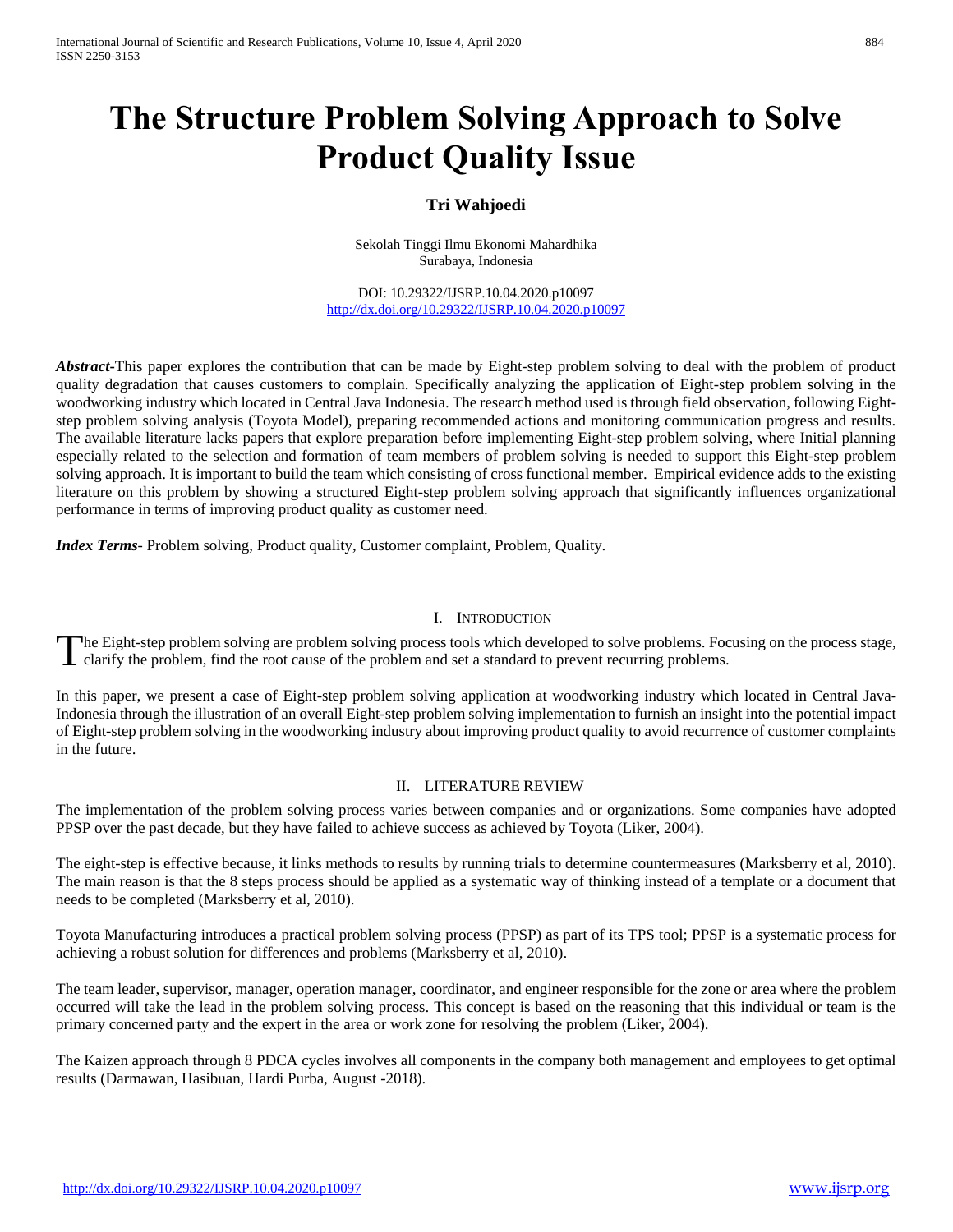Toyota Business Practices (TBP). It is an action to practice The Toyota Way then to realize continuous achievements efficiently for all positions or functions and to enhance quality in order to make company growth in the mid to long term. TBP consists of eight steps of concrete actions and processes (Abdulmouti, 2018).

The Toyota PPSP is based on the PDCA continuous improvement process and it follows a structured sequence of 8-steps that a problem solver must conduct in order to identify and eventually eliminate a problem (zhang & Liang, 2010).

The problem solving model is seen as very important in solving problems and maintaining performance improvements. It begins with the leaders' commitment to genchi genbutsu when problems are discovered (Shang & Sui, 2013).

Toyota overcomes the problem by using eight step based on the PDCA, which enforces scientific and methodical procedures by carefully identifying successful processes and the exact root of any problem, the 8 Toyota problem-solving Steps (Schweitzer & Capstone, 2012).

A proven and correct way to identify and solve problems is eight steps towards solving practical problems developed by Toyota. This system is structured, but simple and practical enough to handle the smallest problems, to the most complex problems (Holland, 2013).

In many organizations, the problem solving process is often rushed, focusing on finding the quickest and easiest solution rather than the one that adds the most value. Toyota, on the other hand, uses a systematic problem solving process by carefully describing the problem, finding the real root of the problem and using experiments to test preventive actions to ensure the problem is corrected once and for all (Lean Enterprise Academy, 2014).

As a standard problem solving process, it is excellent and widely applicable (Miller, 2009)

One of the main reasons is thought to be management's focus on the hard side of Lean (tools like 8-step problem solving, kaizen, kanban systems, etc.), making a recognizable mistake by ignoring the soft side of culture, respect for people (Vadnais, 2015).

The period of time spent depends on the complexity of the problem and all those involved in completing the 8 PPS steps (P. Arunagiria and A. Gnanavelbabu, 2014).

The performed literature overview on the selected topic showed that mostly the research in principles shows that Eight-step problem solving give benefits in solving complex problems that occur in the product or processes which can prevent bad effect on customers. The available literature lacks papers that explore preparation before implementing eight-step problem solving, where Initial planning especially related to the selection and formation of team members of problem-solving is needed to support this Eight-step problemsolving approach.

This paper is to add the basis for preparation before starting the Eight-step problem solving as stated on the term of reference team evaluation plan.

## III. IDENTIFY, RESEARCH AND COLLECT IDEA

The Eight-Step problem solving is a process step for problem solving which follow Plan, Do, Check, Act (PDCA) cycle. Plan for step 1 to 5, Do for step 6, Check for step 7, Act for step 8.

The type of research used is descriptive qualitative research where the Eight-Step problem solving approach used as the basis in this study. The step of Eight-Step problem solving is as follow:

## **1.Step1 (Clarify the problem).**

Key Points for Problem Statements. A problem statement i.e.: not containing a cause, not containing the solution, factual, within scope, short, focused on the current situation and the gap, measurable, descriptive of the desired situation, clear and understandable.

#### **2.Step2 (Break Down the Problem).**

Break the big vague problem down to its smaller specific problems i.e.: go see the actual problem process or situation, look at various inputs and outputs in order to select the problem to solve, narrowing the scope and prioritizing helps root cause analysis (step 4) significantly.

## **3.Step3 (Set a Target).**

Clear define with these: "What we will do" with the target, "How we will do it" with the target, the "Ideal situation" with the target to be achieved.

#### **4.Step4 (Analyze the Root Cause).**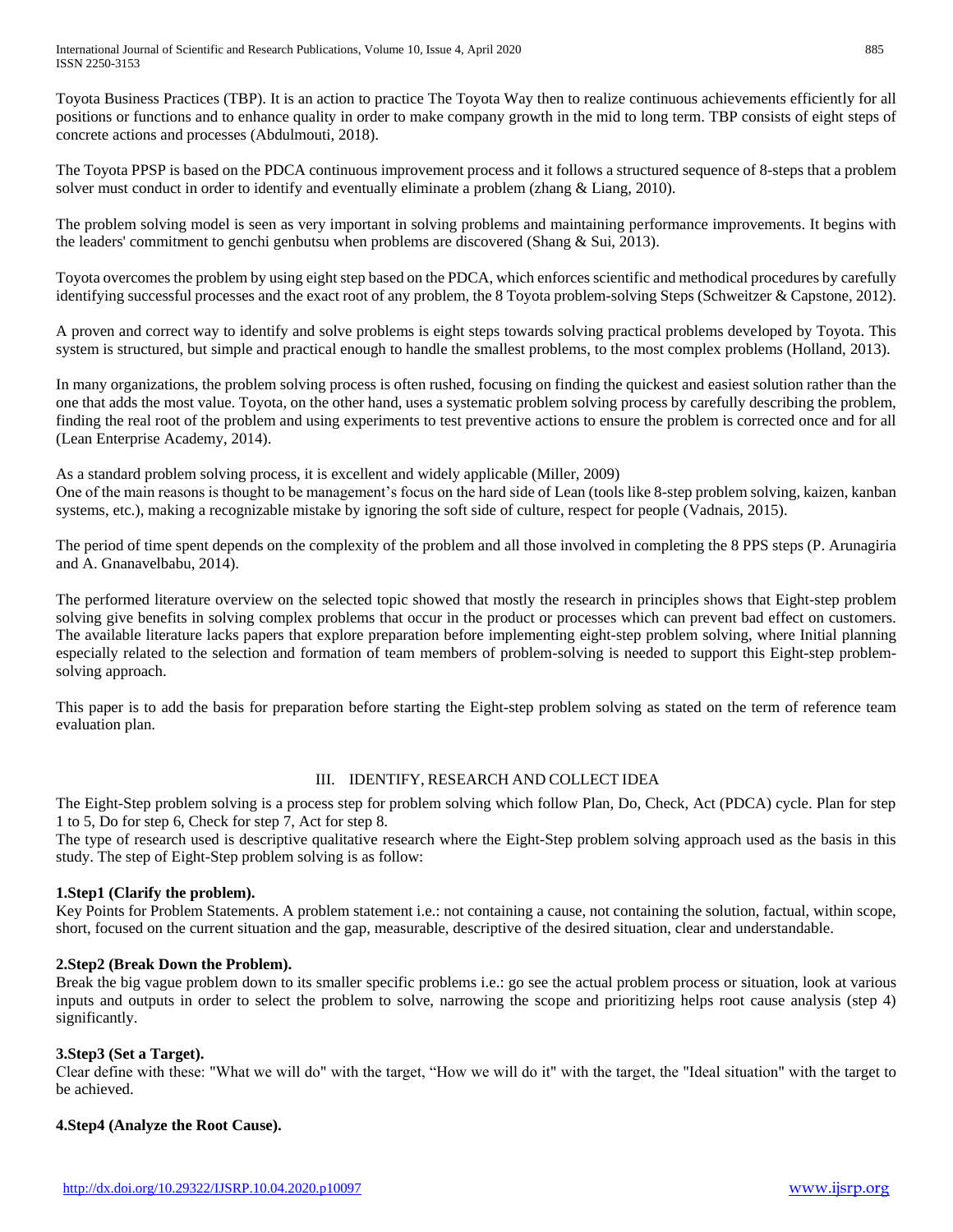Consist of: Step1 (assumptions): Brainstorm all possible, Step2 (Prioritize): Categorize and display possible, Step3 (Analyze): Gather data to determine the root cause

## **5.Step5 (Develop Countermeasures).**

Follow the process i.e.: a proper root causes analysis will point to the action needed: remove the root cause, make a plan that includes who, what, when, pursue multiple countermeasures – not just one, explore as many countermeasures as possible at once, build consensus rather than promote/defend solutions, prevents decisions from being made too quickly, fosters dialog and responsibility for understanding the problem more deeply.

## **6.Step6 (see countermeasures through).**

Narrow Down Countermeasures i.e.: which factors have the greatest impact (Pareto analysis) then prioritization matrix and create Gantt chart.

## **7.Step7 (Evaluate Both Results and Process).**

Follow up, i.e.: check the results, check the process, ask, "Was it an effective countermeasure or just luck?", what worked and what didn't? (which factors contributed?), which actions in "Do" phase gave us results? (what does the data tell us?), where did we deviate from the plan? (What did we learn?).

## **8.Step8 (Standardize Success, learn from Failures).**

Consist of: successes: Look for similar problems and share learning, failures: Identify unresolved issues, set next targets, there is never a perfect resolution.

## IV. STUDIES AND FINDINGS

Before implementation of the Eight-step problem solving, the selection and formation of team members is carried out which is adjusted to the complexity of the problem and then the planning of activities was created. It is important to build the team which consisting off cross functional member.

| Terms of Reference: Quality Improvement (Daily)                              |                  |                                                                                               |                                                                                                                                          |            |                           |  |  |  |  |
|------------------------------------------------------------------------------|------------------|-----------------------------------------------------------------------------------------------|------------------------------------------------------------------------------------------------------------------------------------------|------------|---------------------------|--|--|--|--|
| Aim of the Review                                                            |                  |                                                                                               | To review quality performance and improvement effectiveness to improve product quality level                                             |            |                           |  |  |  |  |
| Hari<br>Monday to Friday                                                     |                  |                                                                                               | Participants                                                                                                                             |            |                           |  |  |  |  |
| Duration<br>30 mins                                                          |                  |                                                                                               | 1. FM<br>5.Prod. Plan.                                                                                                                   |            |                           |  |  |  |  |
| Frequency                                                                    | Daily            |                                                                                               | 2. Prod. Mgr                                                                                                                             | 6.Purc.    |                           |  |  |  |  |
| Day/Time                                                                     | 09.00 - 09.30 PM |                                                                                               | 3. HR. Mgr                                                                                                                               | 7.Ka Shift |                           |  |  |  |  |
| Location                                                                     |                  | Learning & Development room                                                                   | 4. Mech. Mgr                                                                                                                             |            |                           |  |  |  |  |
| Objectives:                                                                  |                  |                                                                                               | Inputs                                                                                                                                   |            | Outputs                   |  |  |  |  |
| - To evaluate quality issues, problem solving<br>steps & quality improvement |                  |                                                                                               | - Updated communications<br>board                                                                                                        |            | Update board performance  |  |  |  |  |
|                                                                              |                  | - To identify areas of concern for improvement                                                | - Top 1 issues from Ka Shift                                                                                                             |            | - Update Roll Out Actions |  |  |  |  |
| regular monitoring                                                           |                  | - Ensuring areas of concern for repairs and                                                   |                                                                                                                                          |            |                           |  |  |  |  |
| Agenda                                                                       |                  | <b>KPI's</b>                                                                                  | <b>Ground Rules</b>                                                                                                                      |            |                           |  |  |  |  |
| - Review product<br>grading & complain                                       |                  | - Performance<br>Product quality level                                                        | - Start & finish on time                                                                                                                 |            |                           |  |  |  |  |
| - Performance<br>- Review production<br>performance<br>production            |                  | - All participants (according to the list are present and ready to update the<br>information) |                                                                                                                                          |            |                           |  |  |  |  |
| - Delivery Concern                                                           |                  |                                                                                               | - Fair and open discussion, all participants have the right to issue ideas                                                               |            |                           |  |  |  |  |
| - Review Open Actions                                                        |                  | - Silence means AGREE                                                                         |                                                                                                                                          |            |                           |  |  |  |  |
|                                                                              |                  |                                                                                               | - Participants are responsible for the agreed action. The person<br>responsible for the action must be the person present at the meeting |            |                           |  |  |  |  |
|                                                                              |                  | - Commit to achieving results on target                                                       |                                                                                                                                          |            |                           |  |  |  |  |

#### Table 1. Team evaluation plan of TOR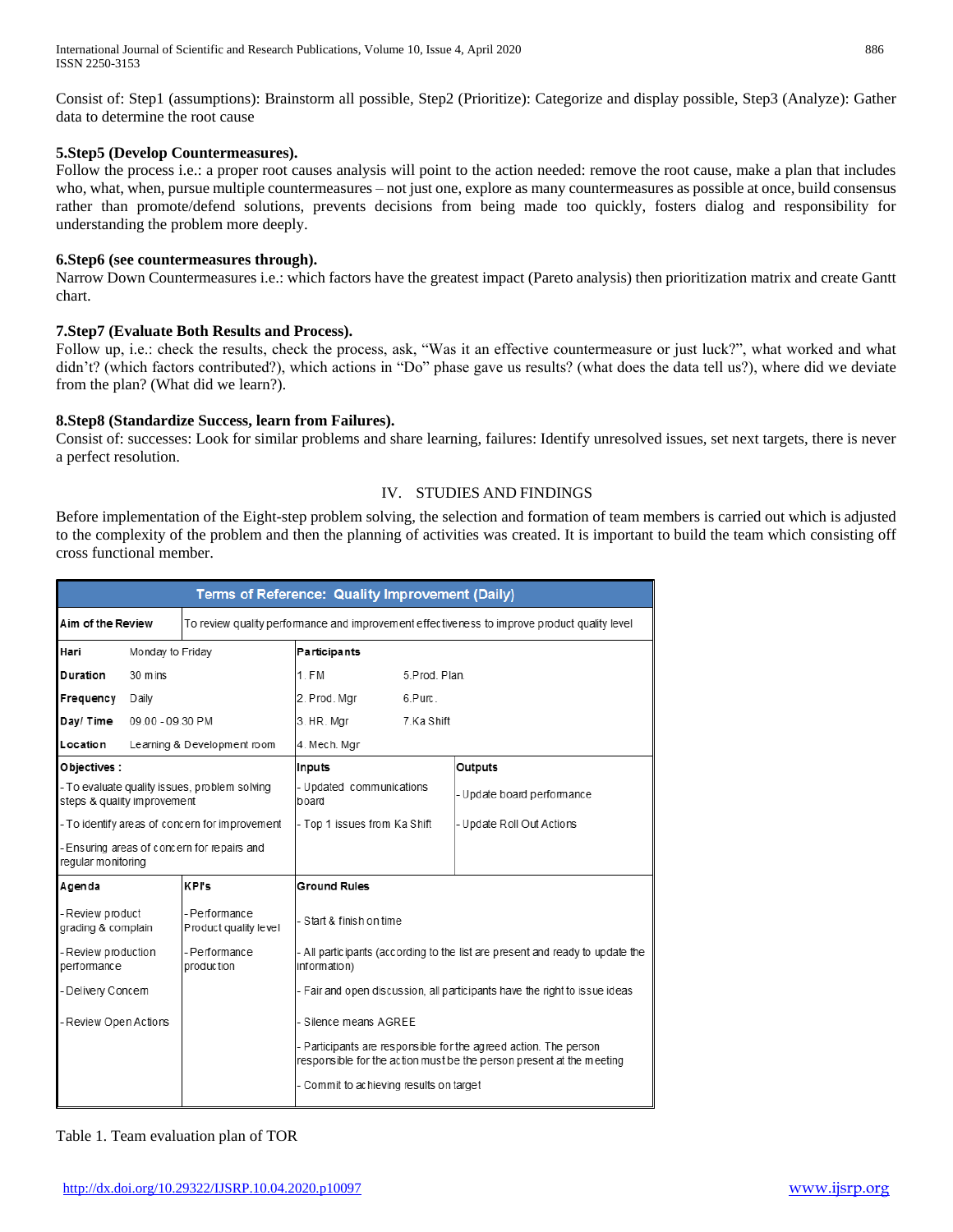International Journal of Scientific and Research Publications, Volume 10, Issue 4, April 2020 887 ISSN 2250-3153

## **1.Step1 (Clarify the problem).**

The decrease in product quality (bare core board) as indicated by complaint from customers. Voice of customer: "Our factory feedback again about the quality for A grade, compared with before, there are more burls and pith. I also advise your factory to reduce use of putty, it's better not to use putty".



Figure 1. Picture of product defect

## **2.Step2 (Break Down the Problem).**

Detail issue as shown on below table.

| <b>No</b>    | <b>Falcata Barecore</b>             | Defect related with customer complain    |
|--------------|-------------------------------------|------------------------------------------|
| $\mathbf{1}$ | Knot (live, dead)                   | Dead knot has relation with putty        |
| 2            | Center Pith (hard, soft)            | Soft center pith has relation with putty |
| 3            | Gap on butt joint                   | No issue                                 |
| 4            | Gap (wane) on back face, front face | Gap (wane) has relation with putty       |
| 5            | Not to arrange                      | No issue                                 |
| 6            | Defect within 10 cm from end        | No issue                                 |
| 7            | Split, peeled                       | No issue                                 |
| 8            | Water stain                         | No issue                                 |
| 9            | Pinhole                             | No issue                                 |
| 10           | Slight hairy/unflat                 | No issue                                 |
| 11           | Decay                               | No issue                                 |
| 12           | Lamina pitch                        | No issue                                 |
| 13           | Packing                             | No issue                                 |
|              | 14 Both side must use FJ on face    | No issue                                 |

Table 2. Defect related complain

## **3.Step3 (Set a Target).**

The target as shown on below table.

| <b>No</b> | <b>Falcata Barecore</b>                              | Grade A                                                                        | Grade B                                                  |  |  |  |  |  |
|-----------|------------------------------------------------------|--------------------------------------------------------------------------------|----------------------------------------------------------|--|--|--|--|--|
|           | Knot (live, dead)                                    | Accept max Ø 30mm, no loose knots, to<br>apply wood dust glued on gap (+/-10%) | Accept putty, loose knots on back face                   |  |  |  |  |  |
|           | If hard accept $(+/-5%)$<br>Center Pith (hard, soft) |                                                                                | If soft accept need putty or to be place on<br>back face |  |  |  |  |  |
|           | Gap (wane) on Front face                             | < 3x150 mm (rp 500 coin) accept (need<br>(putty)                               | <6 mm x 200 mm accept (need putty)                       |  |  |  |  |  |
| 3         |                                                      | <5x20 mmn accept (need putty)                                                  | <10 mm x 50 mm accept (need putty)                       |  |  |  |  |  |
|           | Gap (wane) on Back face                              | < 3x150 mm (rp 500 coin) accept (need<br>putty)                                | <15mm x 300 mm accept                                    |  |  |  |  |  |
|           |                                                      | <5x20 mm accept (need putty)                                                   | <6 mm depth/thickness accept                             |  |  |  |  |  |
|           | Putty on A grade to be limited (+/-5%)               |                                                                                |                                                          |  |  |  |  |  |

Table 3. Defect requirement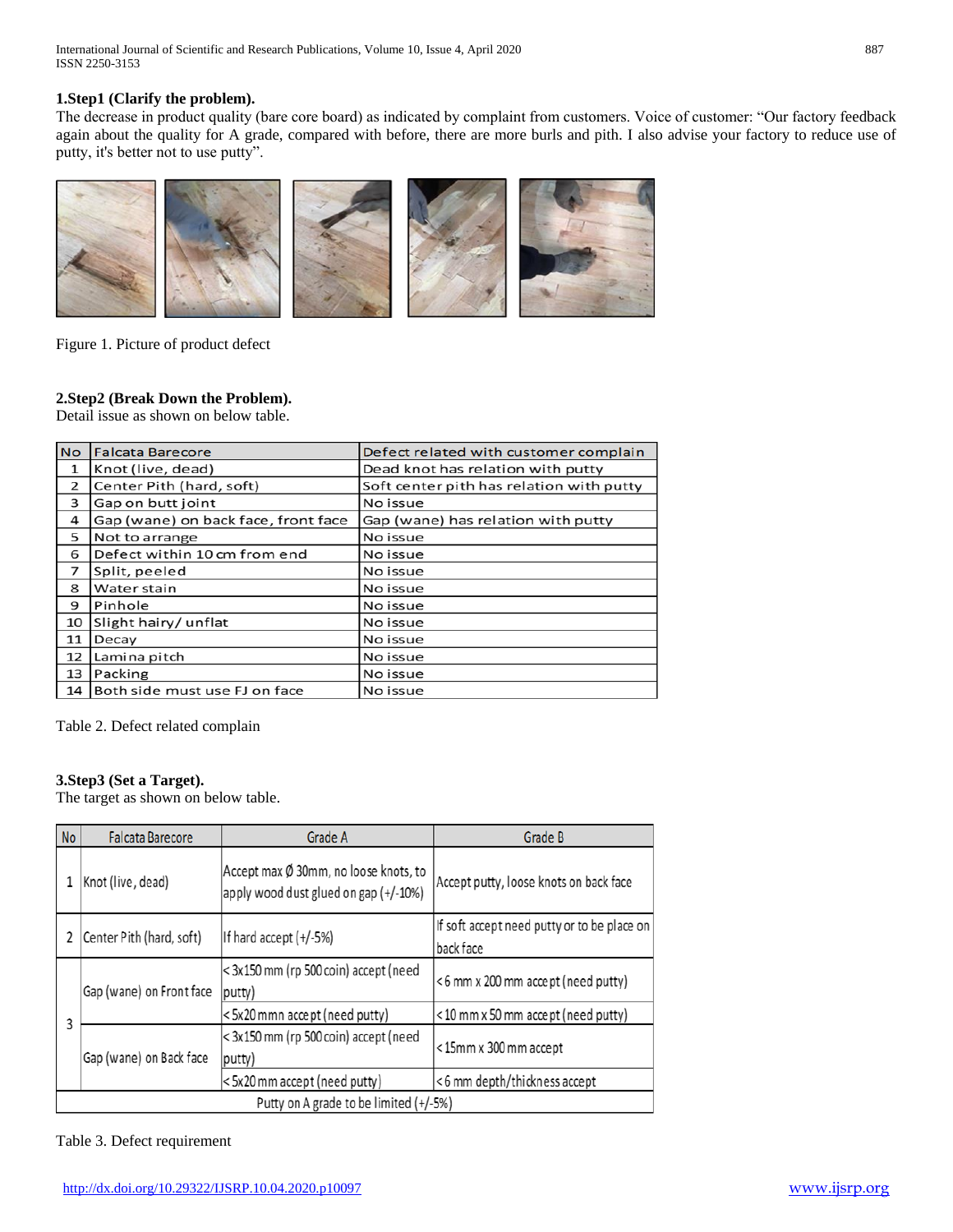International Journal of Scientific and Research Publications, Volume 10, Issue 4, April 2020 888 ISSN 2250-3153

#### **4.Step4 (Analyze the Root Cause).**

Correlation raw materials and grading finish product

|            | Grade B (m3)      | $G$ x ad $\approx$ $X$ $(m3)$<br>0.495<br>O. COO | Grade B (m3)                                           | Input NOTAK              | Input SEMI              |
|------------|-------------------|--------------------------------------------------|--------------------------------------------------------|--------------------------|-------------------------|
|            | I may use SCOTASC | O.270<br>O <sub>2</sub> O <sub>2</sub> 3         | $-0.037$<br>O <sub>2</sub> 2.00                        |                          |                         |
| Input SEMI |                   | 0.365<br>$O = OQ = 2$                            | $-0.013$<br>O.905                                      | $O - 665$<br>O. COO      |                         |
| Input DS3  |                   | 0.451<br>0.000                                   | 0.030<br>O.706                                         | 0.763<br>$O. O I \in$    | $Q_1$ and<br>O.001      |
| Input DS - |                   | 0.355<br>O.353                                   | $-0.050$<br>0.504                                      | $-0.191$<br>$O - CO = 4$ | $-0.245$<br>$O - O = 3$ |
| Input BC   |                   | O.304<br>O.351                                   | O.503<br>$\begin{array}{c} 0 & 0 \\ 0 & 0 \end{array}$ | $-0.495$<br>O. COO       | $-0.447$<br>0.000       |
| Imput C    |                   | $O_7$ $OO1$<br>O.992                             | O.001<br>0.457                                         | $-0.215$<br>$O$ $O4 C$   | $-0.250$<br>O.023       |
| Input DS - |                   | Input DS3<br>$-0.156$<br>O.160                   | Input DS -                                             | Input BC                 |                         |
| Input BC   |                   | $-0.479$<br>O. COO                               | $-0.001$<br>O.991                                      |                          |                         |
| Input C    |                   | $-0.145$<br>$O_2$ $272$                          | 0.450<br>O.000                                         | O: 332<br>$O_2 = 2 + 4$  |                         |

Figure 2. Correlation analysis raw material & grading finish product

Explanation from Figure 2:

- 1) The input of raw material "Box Shape" has a positive significant effect to grade A
- 2) The input of raw material "Semi-Box Shape" has a positive significant effect to grade A
- 3) The input of raw material "DS3" has a positive significant effect to grade A
- 4) The input of raw material "BC" has a positive significant effect to grade B
- Correlation raw materials and WIP (Pelos carrier for grade B)

|                 |                |                                   |                   |                   | Correlations: Tambah Pelos; Input KOTAK; Input SEMI; Input DS3; Input DS -; |  |
|-----------------|----------------|-----------------------------------|-------------------|-------------------|-----------------------------------------------------------------------------|--|
|                 | Input KOTAK    | Tambah Pelos<br>$-0.217$<br>0.040 | Input EOTAE       | Input SEHI        | Input DS3                                                                   |  |
| Input SEMI      |                | $-0.093$<br>0.406                 | 0.665<br>0.000    |                   |                                                                             |  |
| Input DS3       |                | 0.192<br>$O2$ $O3$ $2$            | 0.263<br>0.016    | 0.355<br>O, CO1   |                                                                             |  |
| $I$ nput $DS -$ |                | 0.284<br>O<1005                   | $-0.191$<br>0.084 | $-0.245$<br>0.023 | $-0.156$<br>0.160                                                           |  |
| Input BC        |                | 0.435<br>$-000$                   | $-0.495$<br>0.000 | $-0.447$<br>0.000 | $-0.479$<br>0.000                                                           |  |
| Input C         |                | 0.176<br>0.111                    | $-0.219$<br>0.046 | $-0.250$<br>0.023 | $-0.145$<br>0.179                                                           |  |
| Input BC        |                | Input $DS -$<br>$-0.001$<br>0.591 | Input BC          |                   |                                                                             |  |
| Input C         |                | 0.450<br>0.000                    | 0.132<br>0.234    |                   |                                                                             |  |
|                 | Cell Contents: | Pearson correlation<br>$P-Va1$ we |                   |                   |                                                                             |  |

Figure 3. Correlation analysis raw material & WIP (Pelos – carrier for grade B)

Explanation from Figure 3:

- 1) The input of raw material "Box Shape" has a negative significant effect on increasing "Pelos".
- 2) The input of raw material "DS-" has a positive significant effect on increasing "Pelos".
- 3) The input of raw material "BC" has a positive significant effect on increasing "Pelos".
- Correlation raw materials and WIP (sorting activity on conveyor)

|                 | Input KOTAK | Tambah siap<br>0.048<br>$On$ ees | Input KOTAK        | Input SEMI        | Input DS3         |
|-----------------|-------------|----------------------------------|--------------------|-------------------|-------------------|
| Input SEMI      |             | 0.110<br>0.322                   | $O$ $EES$<br>0.000 |                   |                   |
| Input DS3       |             | 0.241<br>0.028                   | 0.263<br>0.016     | 0.355<br>O. CO1   |                   |
| $T$ mput $DS -$ |             | 0.137<br>0.217                   | $-0.191$<br>O.084  | $-0.245$<br>0.023 | $-0.156$<br>0.160 |
| Input BC        |             | 0.436<br>0.000                   | $-0.495$<br>0.000  | $-0.447$<br>0.000 | $-0.479$<br>0.000 |
| Input C         |             | 0.107<br>0.338                   | $-0.215$<br>0.046  | $-0.250$<br>0.023 | $-0.149$<br>0.179 |
| Input BC        |             | $InputDS -$<br>$-0.001$<br>0.591 | Input BC           |                   |                   |
| Input C         |             | 0.450<br>0.000                   | 0.132<br>O: 234    |                   |                   |

Figure 4. Correlation analysis raw material & WIP (sorting activity on conveyor)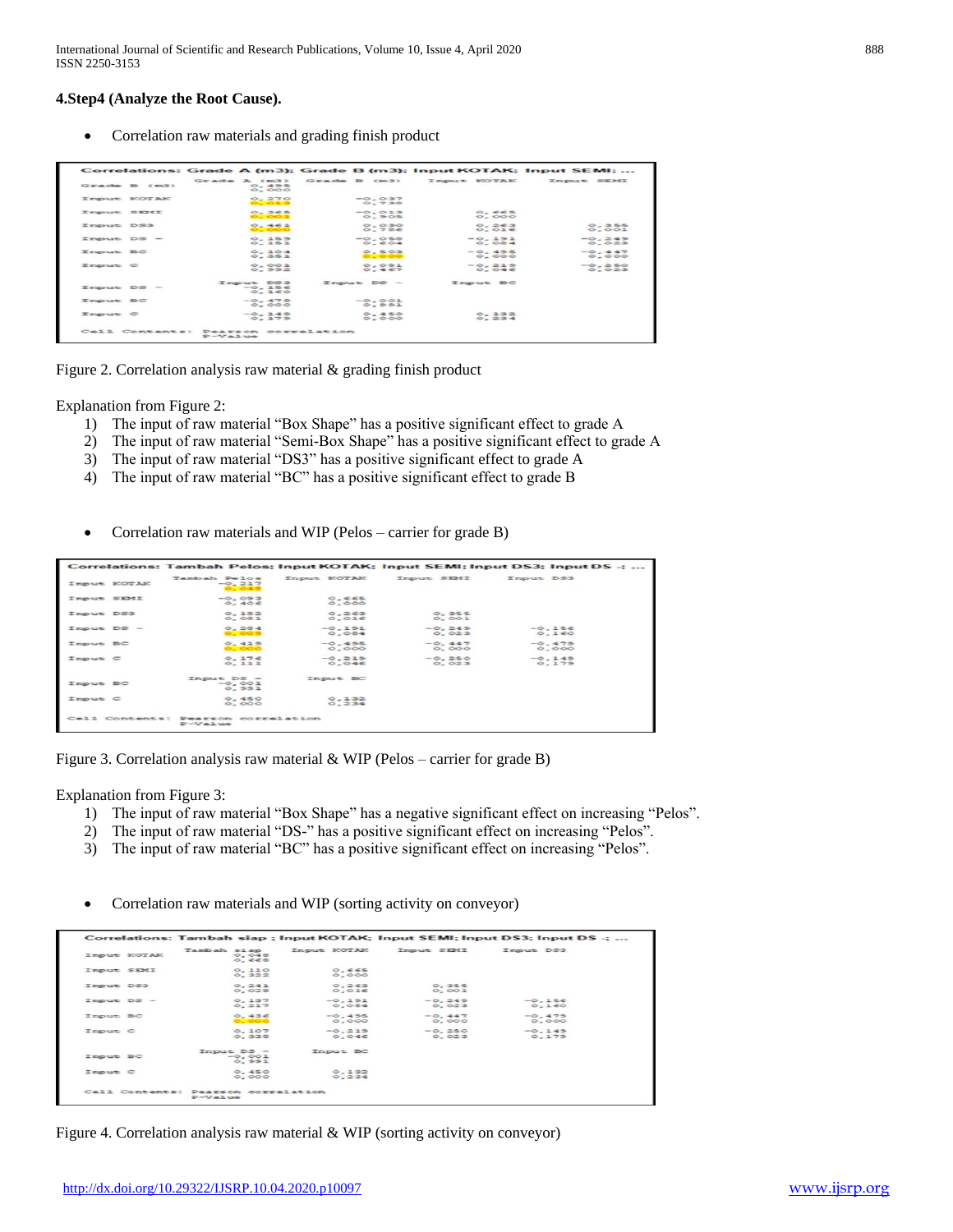International Journal of Scientific and Research Publications, Volume 10, Issue 4, April 2020 889 ISSN 2250-3153

#### Explanation from Figure 4:

The input of raw material "BC" has a positive significant effect on increasing "sorting activity".

#### **5.Step5 (Develop Countermeasures).**

Use cause & effect matrix to identify the correlation between input & output, the importance of output and level of control.

|   | <b>Cause &amp; Effect Matrix</b>                  |                        |                                                                                 |                 |       |                                                       |                  |                     |
|---|---------------------------------------------------|------------------------|---------------------------------------------------------------------------------|-----------------|-------|-------------------------------------------------------|------------------|---------------------|
|   |                                                   |                        |                                                                                 |                 |       |                                                       |                  |                     |
|   | Type Rating of Importance to Customer in this Row | 10                     | 10                                                                              | 8               | 6     |                                                       |                  |                     |
|   |                                                   |                        | っ                                                                               | 3               | 4     |                                                       |                  |                     |
|   | Type Outputs in this row                          | Finish product Grade A | $\omega$<br>Grade<br>Finish Product                                             | Work In Process | Putty |                                                       |                  |                     |
|   |                                                   |                        |                                                                                 |                 |       |                                                       |                  |                     |
|   | Type Inputs to be prioritized in the Column below |                        | Relate the Inputs to the<br>Outputs and enter your<br>numerical rankings in the |                 |       | Listed below are the<br>Prioritized List of<br>Inputs | Level of control | Control of priotity |
| 1 | Raw material "Box Shape"                          | 9                      | 5                                                                               | 5               | 1     | 186                                                   | 3                | 56                  |
| 2 | Raw material "Semi-Box Shape"                     | 9                      | 5                                                                               | 5               | 3     | 198                                                   | 3                | 59                  |
| 3 | Raw material "DS3"                                | 5                      | 5                                                                               | 5               | 3     | 158                                                   | 3                | 47                  |
| 4 | Raw material "BC"                                 | 3                      | 9                                                                               | 9               | 5     | 222                                                   | 3                | 67                  |
| 5 | Raw material "DS-"                                | 5                      | 9                                                                               | 5               | 3     | 198                                                   | 3                | 59                  |
| 6 | Skill of sorter                                   | 9                      | 5                                                                               | 9               | 9     | 266                                                   | 3                | 80                  |
| 7 | Machine performance                               | 5                      | 3                                                                               | 5               | 5     | 150                                                   | 3                | 45                  |

Table 4. Cause & Effect Matrix of Barecore Board process

Explanation from Table 4.:

- 1) Cause & Effect Matrix used for identifying the importance of input to output (score 1 to 10), the highest score is more important.
- 2) Cause & Effect Matrix used for identifying the correlation of input to output (score 1,3,5,9), the highest score is having a stronger correlation.
- 3) Rating of controlling the input (score 1,3,9), the highest score is more difficult to control.

#### **6.Step6 (see countermeasures through).**

To prioritize attention in the problem and follow up with an action plan as follow:

| Rank | Input                         |     | Severity   Control of Priority |
|------|-------------------------------|-----|--------------------------------|
|      | Skill of sorter               | 266 | 100                            |
|      | Raw material "BC"             | 222 | 83                             |
| 3    | Raw material storage          | 202 | 76                             |
|      | Raw material "Semi-Box Shape" | 198 | 74                             |
| 5    | Raw material "DS-"            | 198 | 74                             |
| 6    | Raw material "Box Shape"      | 186 | 70                             |
|      | Raw material "DS3"            | 158 | 59                             |
| 8    | Machine performance           | 150 | 56                             |

#### Table 5. Prioritization Matrix

Action taken:

- 1) Set up strategic of new employee's recruitment & training plan, pic: HR Mgr.
- 2) Do refreshment training especially 'falcata barecore' knowledge to sorter, pic: HR Mgr.
- 3) Optimizing production group composition, pic: Prod. Mgr.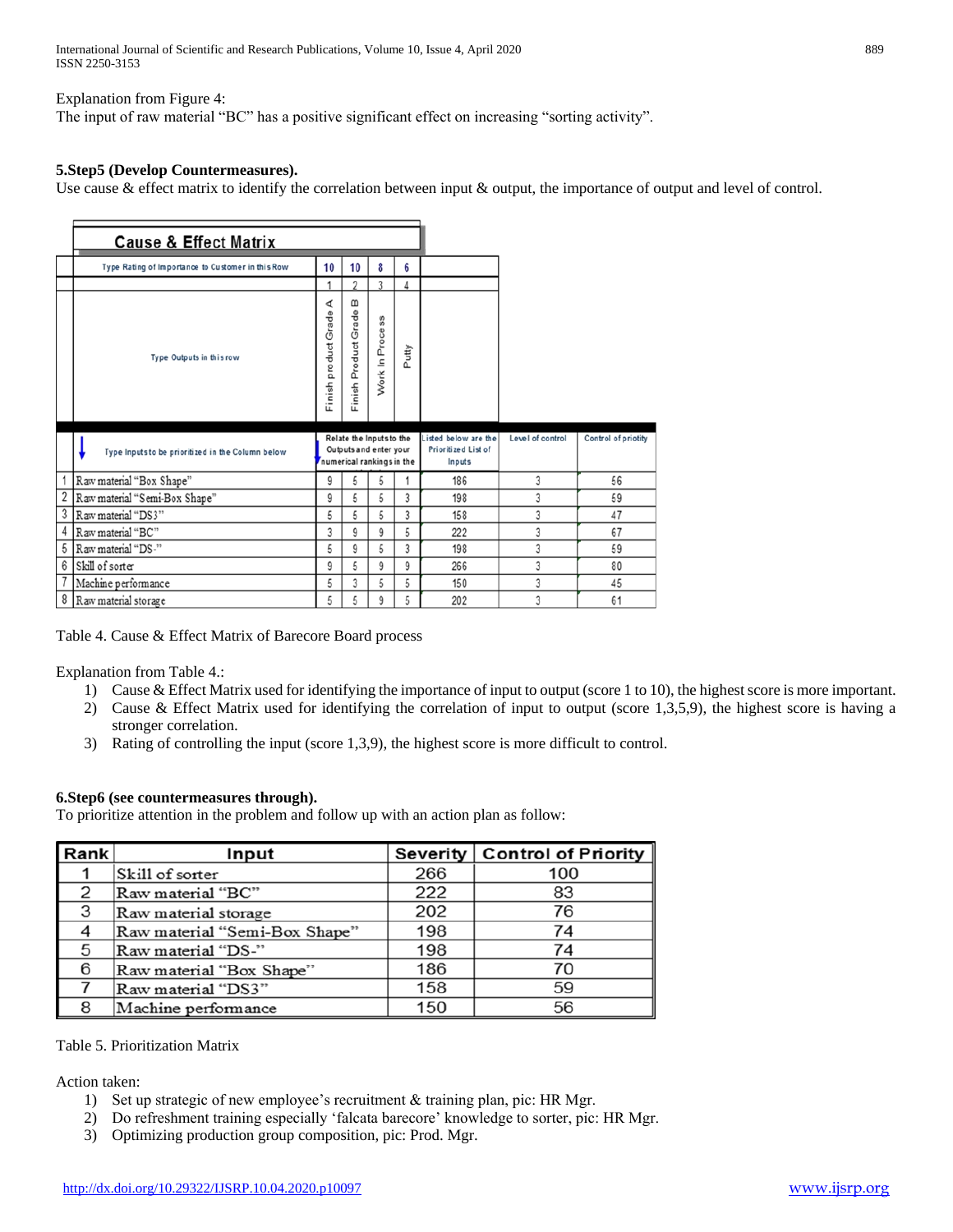International Journal of Scientific and Research Publications, Volume 10, Issue 4, April 2020 890 ISSN 2250-3153

- 4) Optimizing layout, the raw material storage area, pic: Prod. Planner
- 5) Coverage raw material storage area from water rainy, pic: Facility Leader
- 6) Arrange % composition of raw material to be input in production, pic: Prod. Mgr.
- 7) Improve machine capability, focus on Double Planner & Multi rip, pic: Mech. Mgr.

#### **7.Step7 (Evaluate Both Results and Process).**

After some action is taken, the result shown on the below figure.



Figure 5. % Finish product grade A achievement

#### Explanation from Figure 5:

From the above figure shown that the corrective action has taken give significant improvement in product quality. Comparing trend before and after, in the area of 'after' improvement the trend of grade A is increased and more stable.

#### **8.Step8 (Standardize Success, learn from Failures).**

To sustain the performance increasing grade A of finish product barecore board have to be followed by standardization of the action especially treatment to new employee, arrange % composition of raw material to be input in production & machine maintenance.

#### V. CONCLUSION

In this paper shows the Eight-step problem-solving in solving deterioration product quality, by following the eight stages, the problem of deterioration product quality of barecore board in woodworking company can finally be reduced and the customer's interests can be saved.

Benefit of The Eight-Step problem solving implementation:

- 1) Customers are more trusting because improving quality product
- 2) Improve knowledge of structured problem solving technique
- 3) The lowest level in the organization have better ownership in keeping quality of product
- 4) Increased sustainable results through behavior changes in processes and people.

The key factors of successful the Eight-Step problem solving mainly are:

- 1) The Eight-Step Problem Solving is one of the key elements to solve a complex problem. The aim is to clarify, explore and solve problems, and is useful in improving products and processes. Introducing this structured approach will provide clear direction to the representative's employee on solving problems that arise.
- 2) The team's goals and membership roles been clarified which will the team require to function effectively. In the case of complex problems and give an impact on the customer's interests, the selection of the right team members makes the key in solving problems effectively.
- 3) In the review meeting there is a chance to discuss related problem solutions and very good for the learning process in the whole organization.